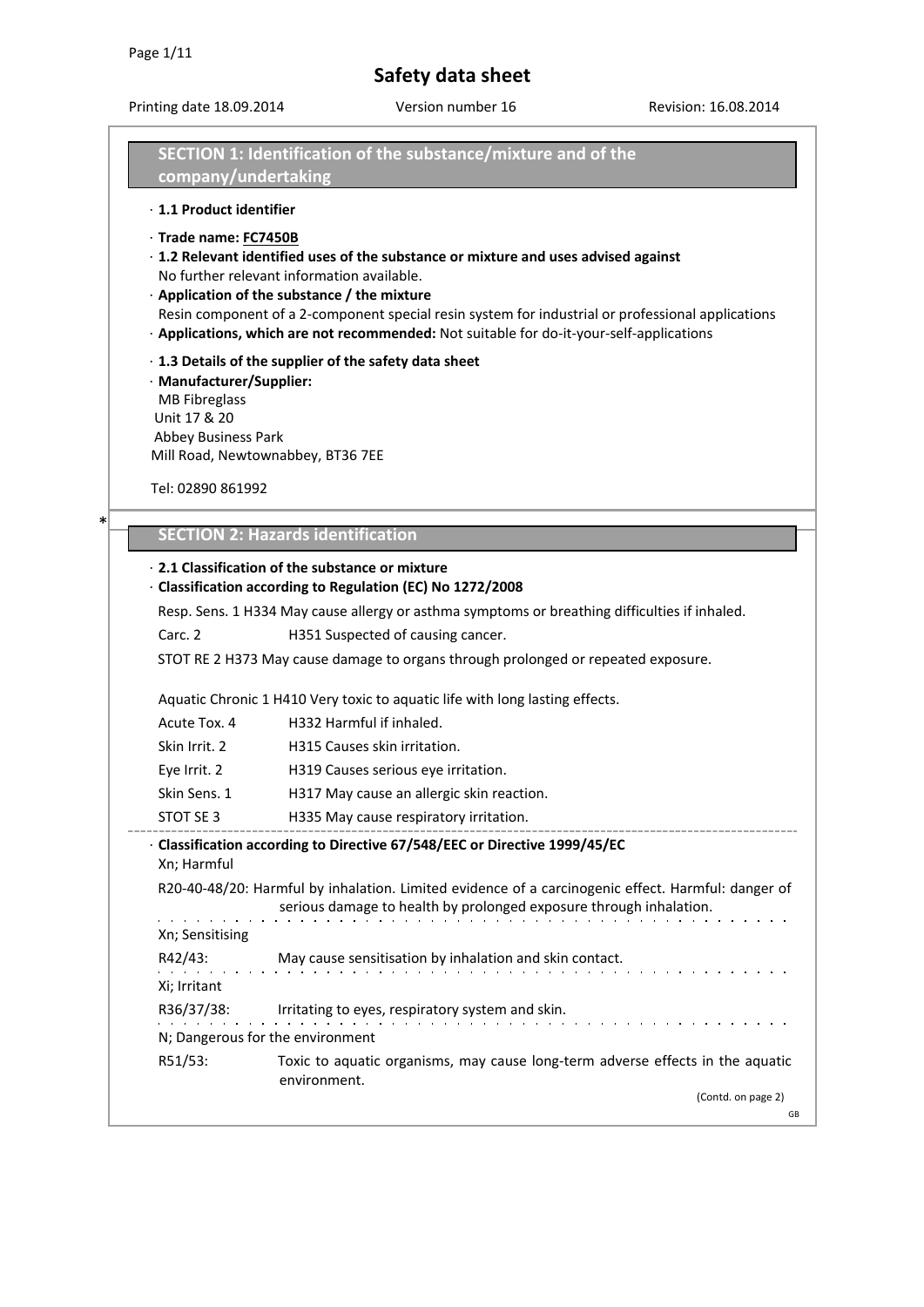Printing date 18.09.2014 Version number 16 Revision: 16.08.2014

| Trade name: FC7450B |  |  |  |  |
|---------------------|--|--|--|--|
|---------------------|--|--|--|--|

|                            | (Contd. of page 1)                                                                                                                                                       |
|----------------------------|--------------------------------------------------------------------------------------------------------------------------------------------------------------------------|
|                            | · Information concerning particular hazards for human and environment:<br>The product has to be labelled due to the calculation procedure of the "General Classification |
|                            | guideline for preparations of the EU" in the latest valid version.                                                                                                       |
| · Classification system:   |                                                                                                                                                                          |
|                            | The classification is according to the latest editions of the EU-lists, and extended by company and                                                                      |
| literature data.           |                                                                                                                                                                          |
| 2.2 Label elements         |                                                                                                                                                                          |
|                            | · Labelling according to Regulation (EC) No 1272/2008                                                                                                                    |
|                            | The product is classified and labelled according to the CLP regulation.                                                                                                  |
| · Hazard pictograms        |                                                                                                                                                                          |
| GHS07 GHS08 GHS09          |                                                                                                                                                                          |
| · Signal word Danger       |                                                                                                                                                                          |
|                            | · Hazard-determining components of labelling:                                                                                                                            |
|                            | diphenylmethanediisocyanate, isomeres and homologues                                                                                                                     |
| · Hazard statements        |                                                                                                                                                                          |
| H332 Harmful if inhaled.   |                                                                                                                                                                          |
|                            | H315 Causes skin irritation.                                                                                                                                             |
|                            | H319 Causes serious eye irritation.                                                                                                                                      |
|                            | H334 May cause allergy or asthma symptoms or breathing difficulties if inhaled. H317                                                                                     |
|                            | May cause an allergic skin reaction.                                                                                                                                     |
|                            | H351 Suspected of causing cancer.                                                                                                                                        |
|                            | H335 May cause respiratory irritation.                                                                                                                                   |
|                            | H373 May cause damage to organs through prolonged or repeated exposure. H410                                                                                             |
|                            | Very toxic to aquatic life with long lasting effects.                                                                                                                    |
| · Precautionary statements |                                                                                                                                                                          |
| P260                       | Do not breathe dust/fume/gas/mist/vapours/spray.                                                                                                                         |
| P285                       | In case of inadequate ventilation wear respiratory protection.                                                                                                           |
|                            | P305+P351+P338 IF IN EYES: Rinse cautiously with water for several minutes. Remove                                                                                       |
|                            | contact lenses, if present and easy to do. Continue rinsing.                                                                                                             |
| P321                       | Specific treatment (see on this label).                                                                                                                                  |
| P405                       | Store locked up.                                                                                                                                                         |
| P501                       | Dispose of contents/container in accordance with local/regional/national/<br>international regulations.                                                                  |
| · Additional information:  |                                                                                                                                                                          |
|                            | Contains isocyanates. May produce an allergic reaction.                                                                                                                  |
| · 2.3 Other hazards        |                                                                                                                                                                          |
|                            | · Results of PBT and vPvB assessment                                                                                                                                     |
| PBT: Not applicable.       |                                                                                                                                                                          |
|                            | · vPvB: Not applicable.                                                                                                                                                  |

**SECTION 3: Composition/information on ingredients**

#### · **3.2 Mixtures**

· **Description:** Mixture of substances listed below with non hazardous additions.

(Contd. on page 3)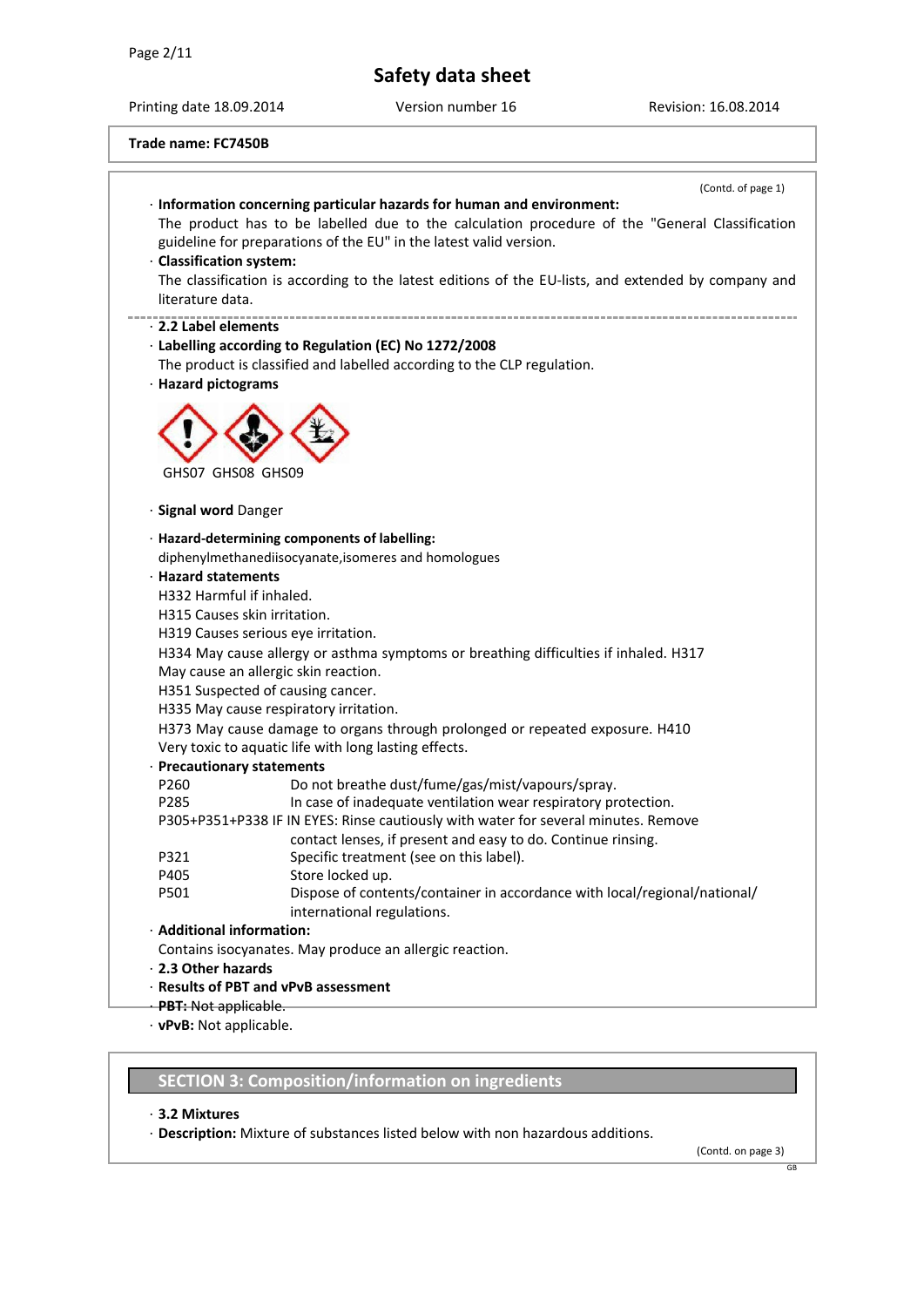Printing date 18.09.2014 Version number 16 Revision: 16.08.2014

**Trade name: FC7450B**

| · Dangerous components:                                                |                                                                                                                                                                                                                                                                                              |         |
|------------------------------------------------------------------------|----------------------------------------------------------------------------------------------------------------------------------------------------------------------------------------------------------------------------------------------------------------------------------------------|---------|
| CAS: 9016-87-9                                                         | diphenylmethanediisocyanate, isomeres and<br>homologues<br>Xn R20-40-48/20; Xn R42/43; Xi R36/37/38<br>Carc. Cat. 3<br>Resp. Sens. 1, H334; Carc. 2, H351; STOT<br>RE 2, H373; Acute Tox. 4, H332; Skin Irrit. 2,<br>H315; Eye Irrit. 2, H319; Skin Sens. 1, H317;<br><b>STOT SE 3, H335</b> | 50-100% |
| CAS: 38640-62-9<br>EINECS: 254-052-6<br>Reg.nr.: 01-2119565150-48-0000 | Bis(isopropyl) naphthalin<br>Xn R65; N R51/53<br>Asp. Tox. 1, H304; Aquatic Chronic 1, H410                                                                                                                                                                                                  | 25-50%  |

**ng of the listed** 

## **SECTION 4: First aid measures**

#### · **4.1 Description of first aid measures**

#### · **General information:**

Immediately remove any clothing soiled by the product.

Symptoms of poisoning may even occur after several hours; therefore medical observation for at least 48 hours after the accident.

· **After inhalation:** 

Supply fresh air and to be sure call for a doctor.

In case of unconsciousness place patient stably in side position for transportation.

- · **After skin contact:** Immediately wash with water and soap and rinse thoroughly.
- · **After eye contact:**

Rinse opened eye for several minutes under running water. If symptoms persist, consult a doctor.

- · **After swallowing:** If symptoms persist consult doctor.
- · **4.2 Most important symptoms and effects, both acute and delayed**

No further relevant information available.

· **4.3 Indication of any immediate medical attention and special treatment needed**  No further relevant information available.

#### **SECTION 5: Firefighting measures**

- · **5.1 Extinguishing media**
- · **Suitable extinguishing agents:**
- CO2, powder or water spray. Fight larger fire with alcohol resistant foam.
- · **For safety reasons unsuitable extinguishing agents:** Water with full jet
- · **5.2 Special hazards arising from the substance or mixture**

Formation of toxic gases is possible during heating or in case of fire. Carbon monoxide (CO) Nitrogen oxides (NOx) Hydrogen cyanide (HCN) (Traces)

- · **5.3 Advice for firefighters**
- · **Protective equipment:** Mouth respiratory protective device.

(Contd. on page 4)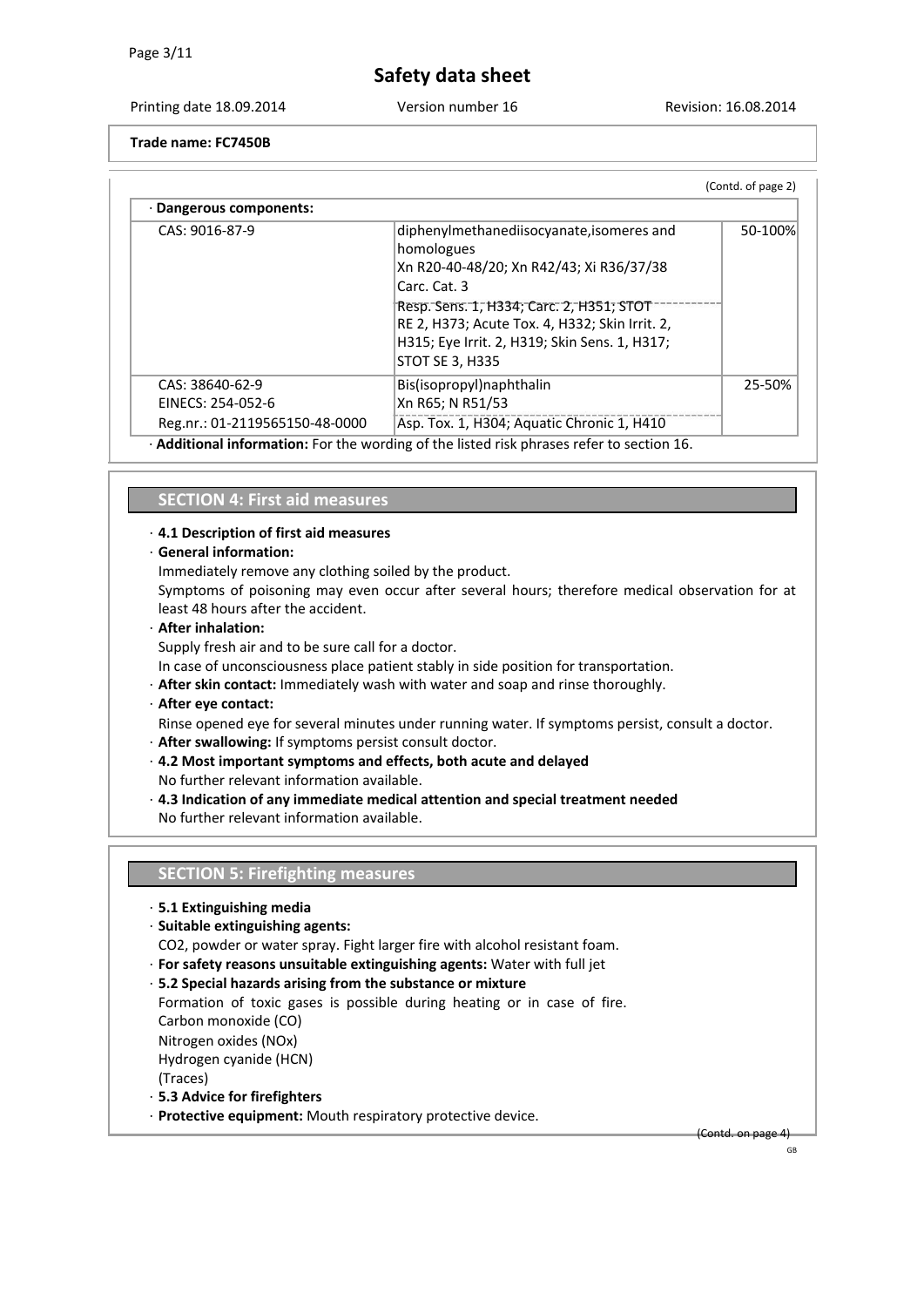Printing date 18.09.2014 Version number 16 Revision: 16.08.2014

(Contd. of page 3)

**Trade name: FC7450B**

#### · **Additional information**

In case of flame spread pressure build-up, bursting danger. Containers should be cooled with water and removed from danger zone.

Dispose of fire debris and contaminated fire fighting water in accordance with official regulations.

### **SECTION 6: Accidental release measures**

· **6.1 Personal precautions, protective equipment and emergency procedures** 

Ensure adequate ventilation

- Wear protective clothing.
- · **6.2 Environmental precautions:**  Do not allow product to reach sewage system or any water course. Inform respective authorities in case of seepage into water course or sewage system. · **6.3 Methods and material for containment and cleaning up:**  Absorb with liquid-binding material (sand, diatomite, acid binders, universal binders, sawdust). Dispose contaminated material as waste according to item 13. Ensure adequate ventilation.
- · **6.4 Reference to other sections**
- After approx. 1 hour to be filled in suitable barrels; the barrels should not be closed (liberation of CO2), but only covered. They should be left outside for 7-14 days, then the containers can be disposed according to official regulations.

See Section 7 for information on safe handling.

- See Section 8 for information on personal protection equipment. See
- Section 13 for disposal information.

### **SECTION 7: Handling and storage**

#### · **7.1 Precautions for safe handling**

Ensure good ventilation/exhaustion at the workplace. Prevent formation of aerosols.

The air limiting values mentioned in chapter 8 have to be controlled. At places of work, where aerosols and/or fumes can occur in higher concentrations, exceeding of limiting hygienic values has to be prevented by specific air exhaust. The air motions have to be carried out from the persons away.

The personal safety measures mentioned in chapter 8 are to be followed. The measures regarding handling with isocyanate are to be followed. Contact with skin and eyes as well as breathing in of vapours is to be avoided.

- · **Information about fire - and explosion protection:** No special measures required.
- · **7.2 Conditions for safe storage, including any incompatibilities**
- · **Storage:**
- · **Requirements to be met by storerooms and receptacles:** No special requirements.
- · **Information about storage in one common storage facility:**
- Store away from foodstuffs.
- Store away from foodstuffs.
- Further information about storage conditions:
- Protect against cooling below 10 °C and heating over 30 °C. Keep container tightly closed.

(Contd. on page 5)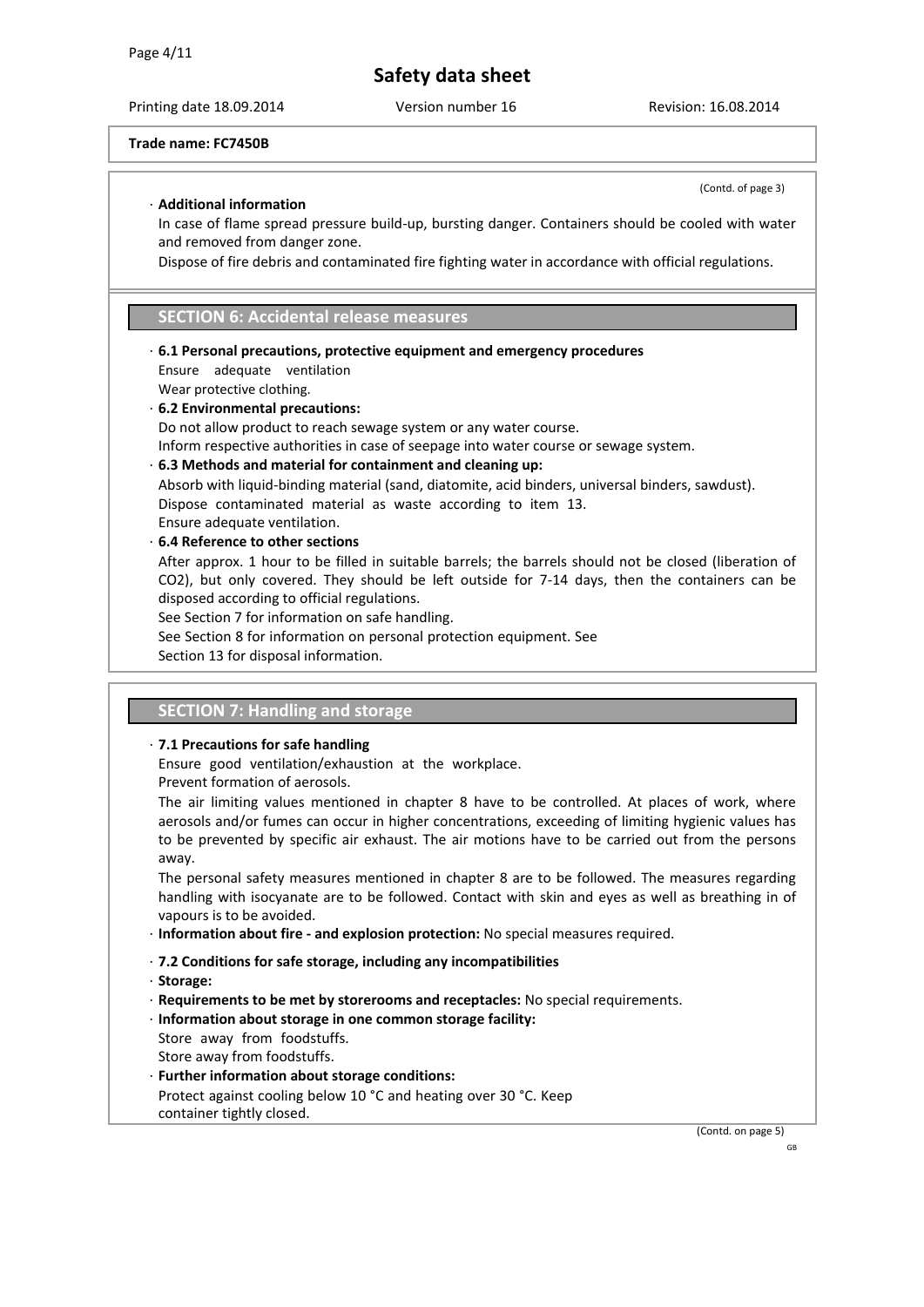\*

## **Safety data sheet**

Printing date 18.09.2014 Version number 16 Revision: 16.08.2014

**Trade name: FC7450B**

· **7.3 Specific end use(s)** No further relevant information available.

SECTION 8: EXPOSURE 2014 AVA PATH BEALAW ALAH *da* tahun 2014 berada sa tahun 2014 dan kalamatan <mark>personal perso</mark><br>Personal personal personal personal personal personal personal personal personal personal personal personal

(Contd. of page 4)

#### · **Additional information about design of technical facilities:** No further data; see item 7.

#### · **8.1 Control parameters**

· **Ingredients with limit values that require monitoring at the workplace: 9016-87-9** 

**diphenylmethanediisocyanate,isomeres and homologues (50-100%)** 

WEL Short-term value: 0.07 mg/m<sup>3</sup> Long-term value: 0.02 mg/m<sup>3</sup> Sen; as -NCO

· **PNECs** 

### **38640-62-9 Bis(isopropyl)naphthalin**

 $NOEC (21 d)$  0.013 mg/l (daphnia magna) ((OECD 202, part 2))

· **Additional information:** The lists valid during the making were used as basis.

#### · **8.2 Exposure controls**

- · **Personal protective equipment:**
- · **General protective and hygienic measures:**

Keep away from foodstuffs, beverages and feed. Immediately remove all soiled and contaminated clothing Wash hands before breaks and at the end of work. Avoid contact with the eyes and skin.

· **Respiratory protection:** 

In case of brief exposure or low pollution use respiratory filter device. In case of intensive or longer exposure use self-contained respiratory protective device.

#### · **Protection of hands:**

Protective gloves

For the permanent contact gloves made of Nitrilkautschuk with a layer thickness of at least 0.40 mm are suitable. The penetration time of this glove material is 480 minutes.

The glove material has to be according the specifications of EU-guideline 89/686/EWG and the resulting norm EN374, for example KCL Camatril Velour,0730. The above mentioned penetration times are based on laboratory measurements of KCL according to EN 374.

This recommendation is only valid for the product, which is delivered from us and only for the intended mentioned application. Regarding dissolution or mixing with other substances please contact suppliers of CE-approved gloves. (For example KCL GmbH, D-36124 Eichenzell, internet[:](http://www.kcl.de)/)  [www.kcl.de\)](http://www.kcl.de)/)

#### · **Material of gloves**

The selection of the suitable gloves does not only depend on the material, but also on further marks of quality and varies from manufacturer to manufacturer. As the product is a preparation of several substances, the resistance of the glove material can not be calculated in advance and has therefore to be checked prior to the application.

## · **Eye protection:**



Tightly sealed goggles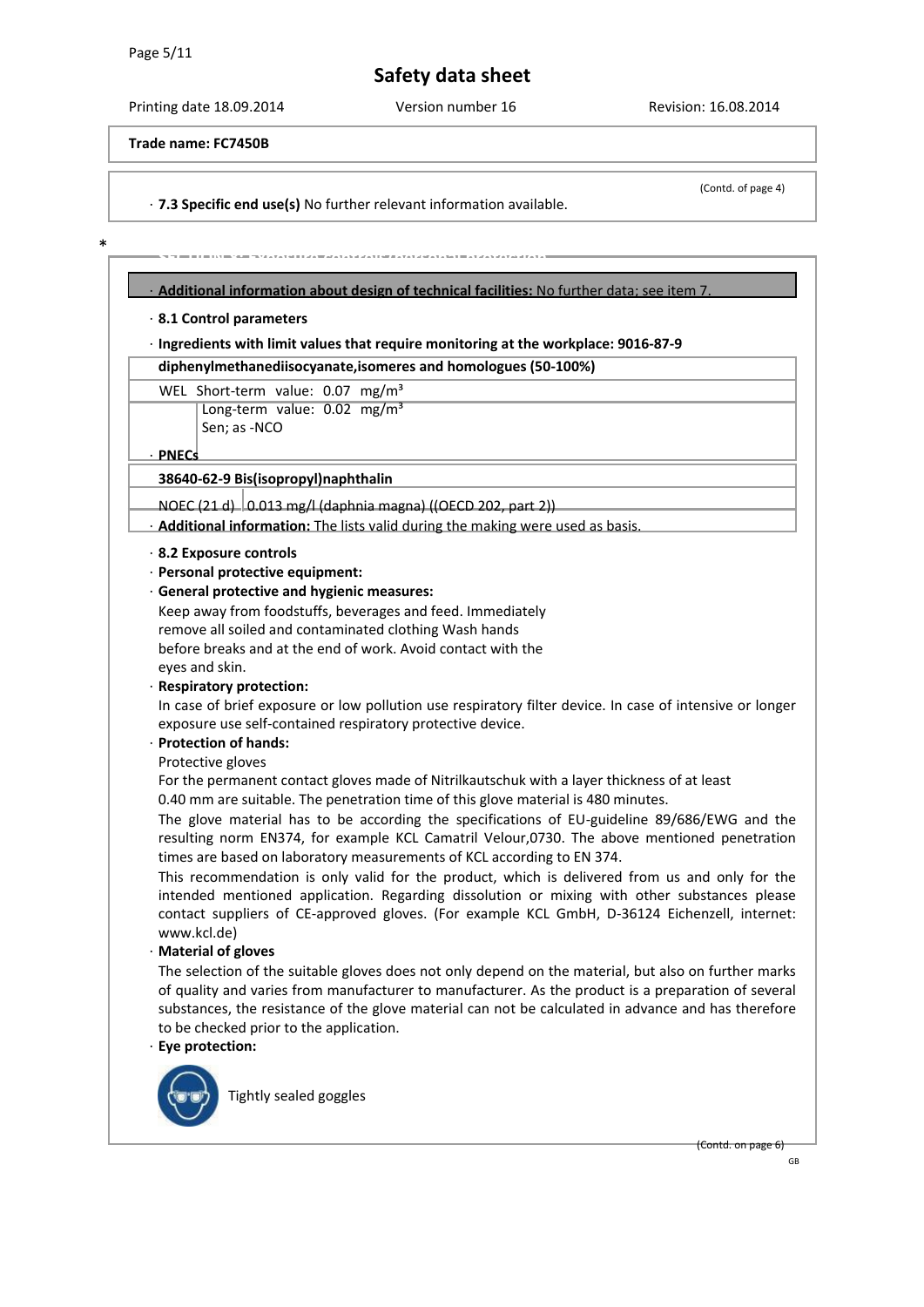Printing date 18.09.2014 Version number 16 Revision: 16.08.2014

#### **Trade name: FC7450B**

#### · **Body protection:** Protective work clothing

| <b>SECTION 9: Physical and chemical properties</b>          |                                               |  |
|-------------------------------------------------------------|-----------------------------------------------|--|
| · 9.1 Information on basic physical and chemical properties |                                               |  |
| $\cdot$ General Information                                 |                                               |  |
| · Appearance:                                               |                                               |  |
| Form:                                                       | Fluid                                         |  |
| Colour:                                                     | <b>Brown</b>                                  |  |
| · Odour:                                                    | musty                                         |  |
| Odour threshold:                                            | Not determined.                               |  |
| · pH-value at 20 °C:                                        | < 7 (ISO 8975)                                |  |
| · Change in condition                                       |                                               |  |
| <b>Melting point/Melting range:</b>                         | Undetermined.                                 |  |
| <b>Boiling point/Boiling range:</b>                         | > 250 °C (DIN 53171)                          |  |
| · Flash point:                                              | $> 100 °C$ (c.c.)                             |  |
| · Flammability (solid, gaseous):                            | Not applicable.                               |  |
| · Ignition temperature:                                     | 400 °C (DIN 51794)                            |  |
| · Decomposition temperature:                                | Not determined.                               |  |
| · Self-igniting:                                            | Product is not selfigniting.                  |  |
| · Danger of explosion:                                      | Product does not present an explosion hazard. |  |
| · Explosion limits:                                         |                                               |  |
| Lower:                                                      | $0.4$ Vol %                                   |  |
| Upper:                                                      | 4.7 Vol %                                     |  |
| · Vapour pressure:                                          | Not determined.                               |  |
| · Density at 20 °C:                                         | 1.22 $g/cm3$ (ISO 2811)                       |  |
| · Relative density                                          | Not determined.                               |  |
| · Vapour density                                            | Not determined.                               |  |
| · Evaporation rate                                          | Not determined.                               |  |
| · Solubility in / Miscibility with                          |                                               |  |
| water:                                                      | Not miscible or difficult to mix.             |  |
| · Partition coefficient (n-octanol/water): Not determined.  |                                               |  |
| · Viscosity:                                                |                                               |  |
| Dynamic at 20 °C:                                           | 1000 mPas (ISO 9371)                          |  |
| Kinematic:                                                  | Not determined.                               |  |
| · Solvent content:                                          |                                               |  |
| <b>Organic solvents:</b>                                    | 0.0%                                          |  |
| 9.2 Other information                                       | No further relevant information available.    |  |

GB

(Contd. on page 7)

(Contd. of page 5)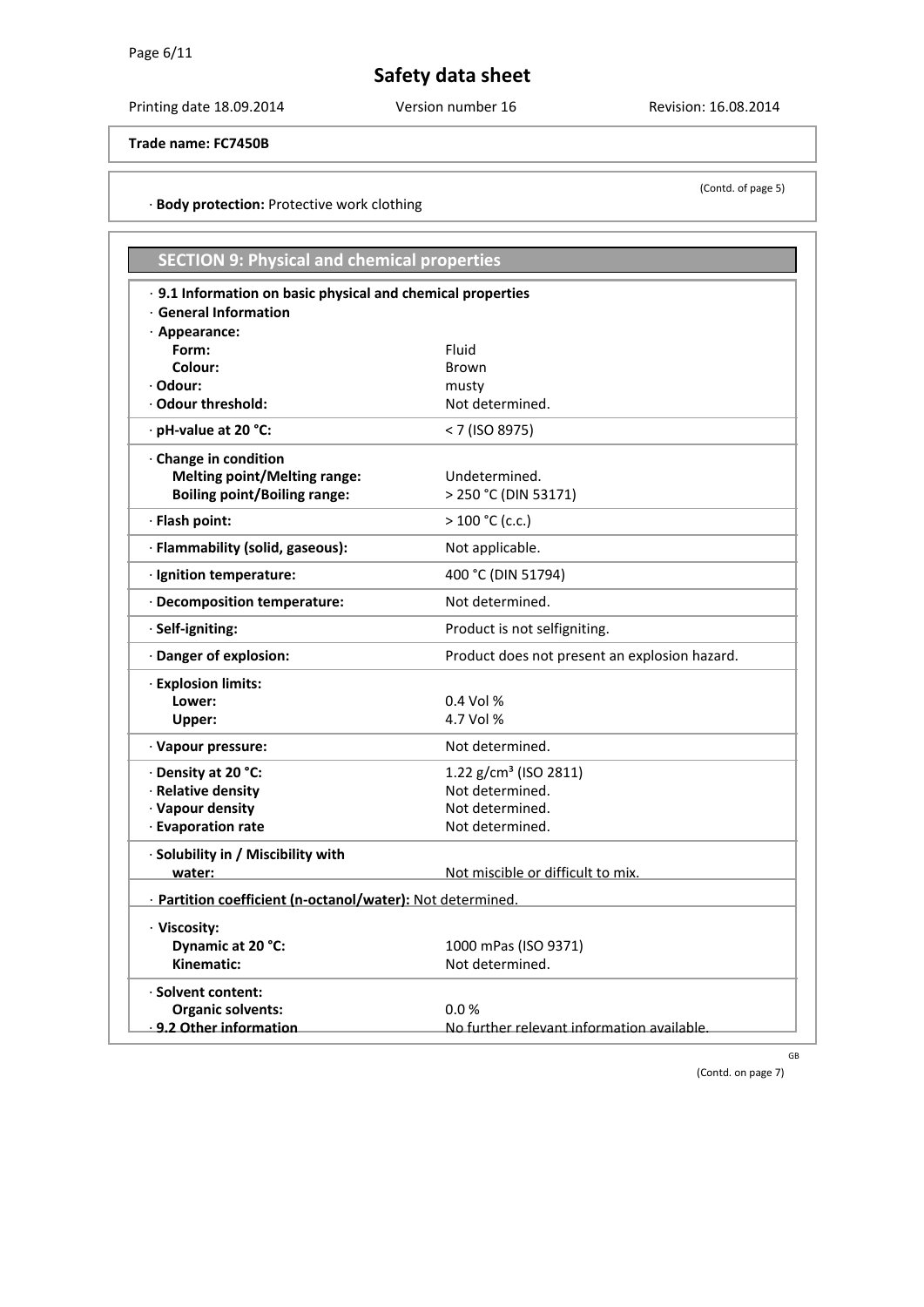Printing date 18.09.2014 Version number 16 Revision: 16.08.2014

**Trade name: FC7450B**

(Contd. of page 6)

#### **SECTION 10: Stability and reactivity**

- · **10.1 Reactivity**
- · **10.2 Chemical stability**
- · **Thermal decomposition / conditions to be avoided:**

No decomposition if used according to specifications.

· **10.3 Possibility of hazardous reactions** 

Exothermic reaction with amines and alcohols; with water CO2-development, in closed container developing of pressure, bursting danger.

- · **10.4 Conditions to avoid** No further relevant information available.
- · **10.5 Incompatible materials:**
- Avoid contact with water, amines, alcohol, vapour, glycols, watery mixtures.
- · **10.6 Hazardous decomposition products:** No dangerous decomposition products known.

| $\cdot$ 11.1 Information on toxicological effects<br>· Acute toxicity: |                                                             |                                                                                               |
|------------------------------------------------------------------------|-------------------------------------------------------------|-----------------------------------------------------------------------------------------------|
|                                                                        | · LD/LC50 values relevant for classification:               |                                                                                               |
|                                                                        |                                                             | 9016-87-9 diphenylmethanediisocyanate, isomeres and homologues                                |
| Oral                                                                   | LD50                                                        | > 10000 mg/kg (rat)                                                                           |
| Dermal                                                                 | LD50                                                        | > 10000 mg/kg (Ka)                                                                            |
|                                                                        | Inhalative   LC50/4 h Aerosole                              | 0.493 mg/l (rat)                                                                              |
|                                                                        | 38640-62- 9 Bis(isopropyl)naphthalin                        |                                                                                               |
| Oral                                                                   | LD50                                                        | > 4000 mg/kg (rat)                                                                            |
|                                                                        | NOAEL Langzeittoxizität                                     | 170 mg/kg (rat)                                                                               |
| Dermal                                                                 | LD50                                                        | > 4000 mg/kg (rat)                                                                            |
| Inhalative                                                             | LC50/4 h Aerosole                                           | > 5.6 mg/l (rat) ((OECD 403 (Aersosol)))                                                      |
| · Primary irritant effect:                                             |                                                             |                                                                                               |
|                                                                        | $\cdot$ on the skin: Irritant to skin and mucous membranes. |                                                                                               |
| · Sensitisation:                                                       | $\cdot$ on the eye: Irritating effect.                      |                                                                                               |
|                                                                        | Sensitisation possible through inhalation.                  |                                                                                               |
|                                                                        |                                                             |                                                                                               |
|                                                                        |                                                             |                                                                                               |
|                                                                        | Sensitisation possible through skin contact.                |                                                                                               |
|                                                                        | · Additional toxicological information:                     | The product shows the following dangers according to the calculation method of the General EU |
|                                                                        |                                                             | Classification Guidelines for Preparations as issued in the latest version:                   |
| Harmful                                                                |                                                             |                                                                                               |
| Irritant                                                               |                                                             |                                                                                               |

GB

(Contd. on page 8)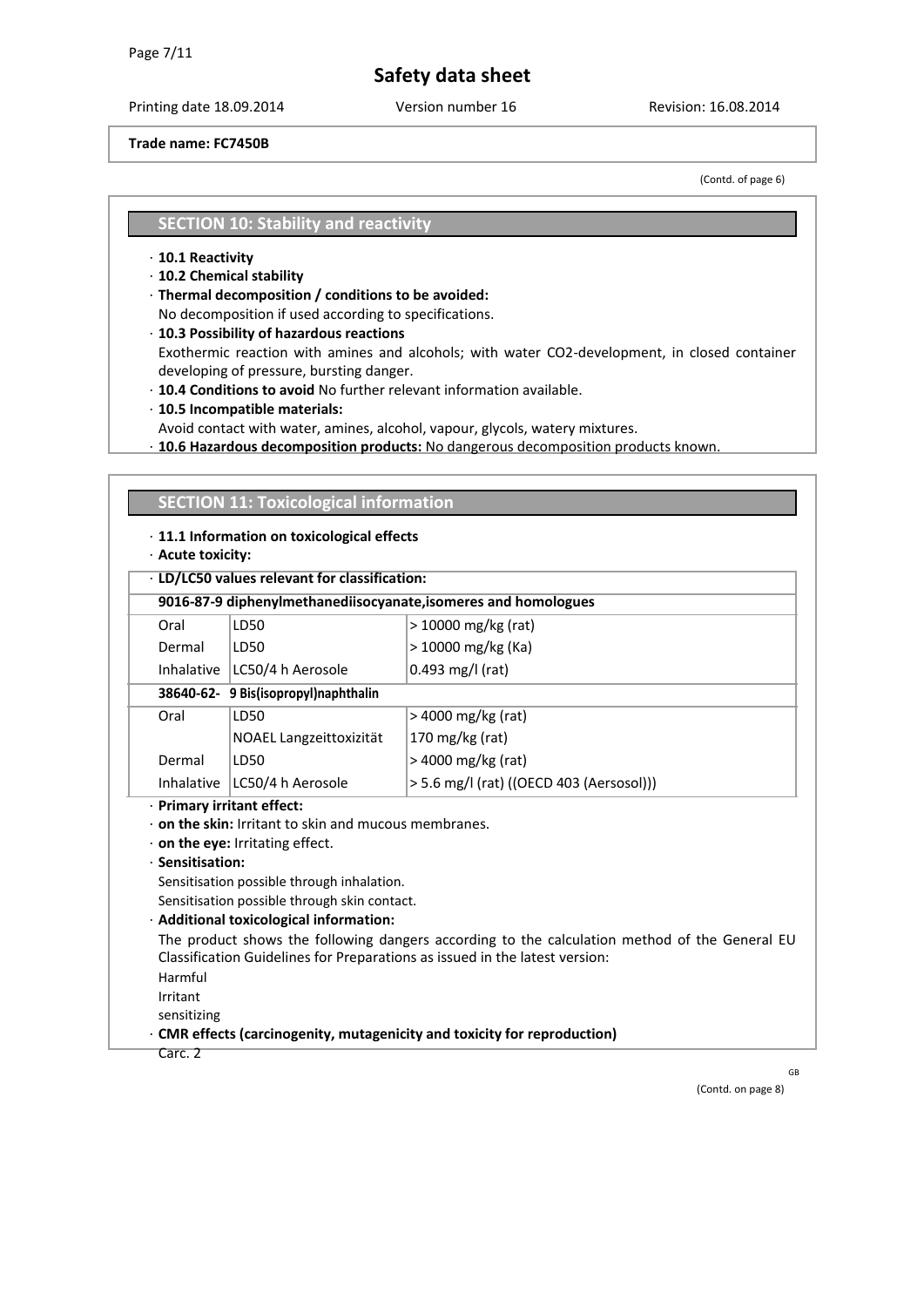Printing date 18.09.2014 Version number 16 Revision: 16.08.2014

**Trade name: FC7450B**

(Contd. of page 7)

### **SECTION 12: Ecological information**

#### · **12.1 Toxicity**

#### · **Aquatic toxicity:**

#### **9016-87-9 diphenylmethanediisocyanate,isomeres and homologues**

 $ECO(24h)$  > 500 mg/l (daphnia magna)

EC0 (72h) 1640 mg/l (Scenedesmus subspicatus) (OECD-Richtlinie 201) LC0 (96 h)

> 1000 mg/l (fish)

#### **38640-62-9 Bis(isopropyl)naphthalin**

EC0 (48h) 0.16 mg/l (daphnia magna) ((DIN 38412, part 11)) EC0

(72h) 0.15 mg/l (Al) ((OECD 201))

LC0 (96 h) 0.5 mg/l (fish) ((nominal; OECD 203))

LL50 (48h) 1.7 mg/l (daphnia magna) ((loading, OECD 202))

- · **12.2 Persistence and degradability** No further relevant information available.
- · **12.3 Bioaccumulative potential** No further relevant information available.
- · **12.4 Mobility in soil** No further relevant information available.
- · **Ecotoxical effects:**
- · **Remark:** Toxic for fish
- · **Additional ecological information:**
- · **General notes:**

Water hazard class 3 (German Regulation) (Self-assessment): extremely hazardous for water

Do not allow product to reach ground water, water course or sewage system, even in small quantities.

Danger to drinking water if even extremely small quantities leak into the ground. Also poisonous for fish and plankton in water bodies.

Toxic for aquatic organisms

· **12.5 Results of PBT and vPvB assessment** 

- · **PBT:** Not applicable.
- · **vPvB:** Not applicable.

· **12.6 Other adverse effects** No further relevant information available.

### **SECTION 13: Disposal considerations**

#### · **13.1 Waste treatment methods**

· **Recommendation** 

Must not be disposed together with household garbage. Do not allow product to reach sewage system.

· **Waste disposal key:** 

The Waste-Key-Numbers have to be given from the waste-producer depending on the respective trade. Therefore no information can be stated from the manufacturer.

- · **Uncleaned packaging:**
- · **Recommendation:**

Empty contaminated packagings thoroughly. They may be recycled after thorough and proper cleaning.

(Contd. on page 9)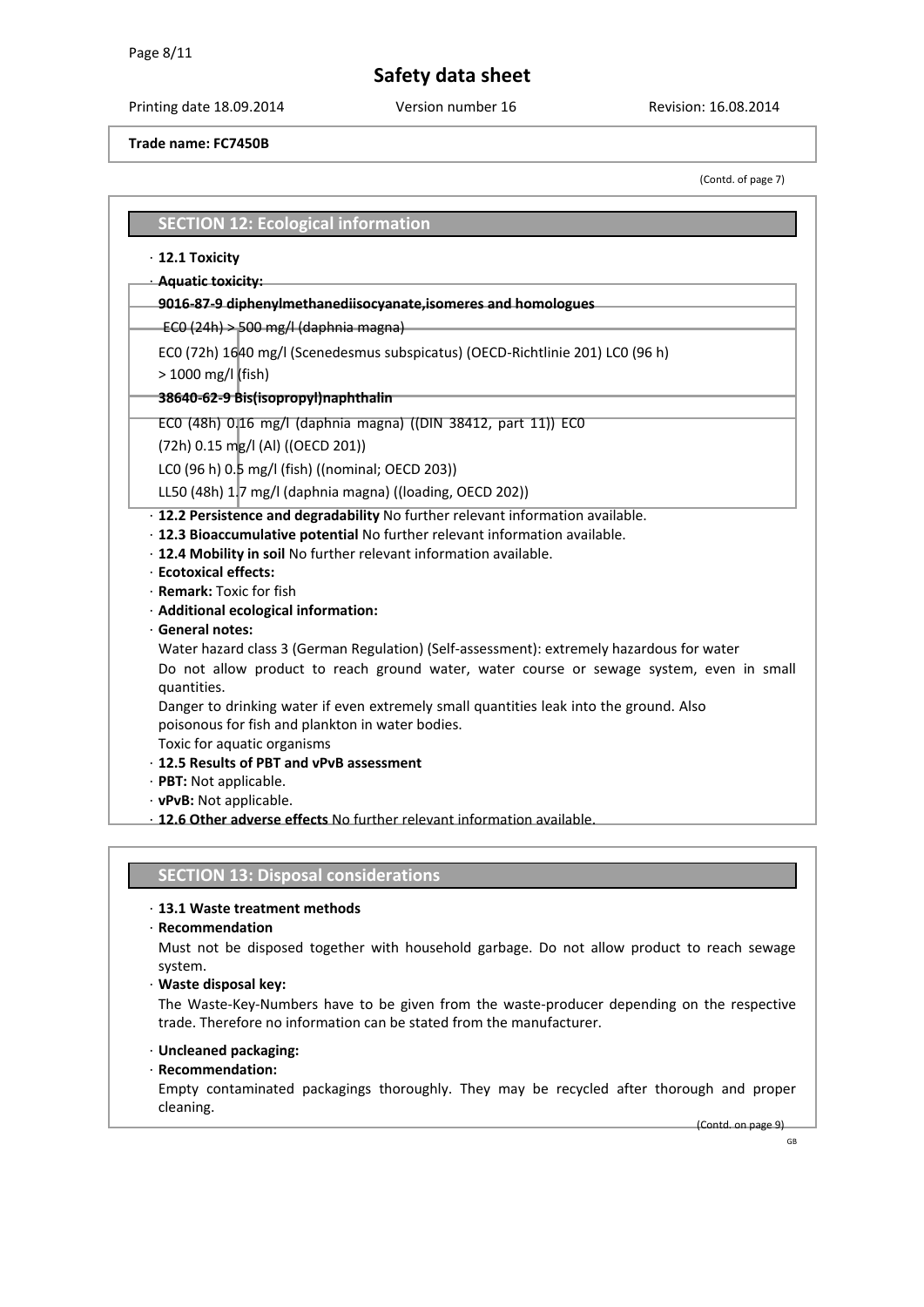\*

**Safety data sheet**

Printing date 18.09.2014 Version number 16 Revision: 16.08.2014

**Trade name: FC7450B**

(Contd. of page 8) Packagings that may not be cleansed are to be disposed of in the same manner as the product.

| <b>SECTION 14: Transport information</b>                                          |                                                                                                                        |
|-----------------------------------------------------------------------------------|------------------------------------------------------------------------------------------------------------------------|
| $\cdot$ 14.1 UN-Number<br>· ADR, IMDG, IATA                                       | <b>UN3082</b>                                                                                                          |
| · 14.2 UN proper shipping name<br>$\cdot$ ADR                                     | 3082 ENVIRONMENTALLY HAZARDOUS<br>SUBSTANCE, LIQUID, N.O.S.<br>(Bis(isopropyl)naphthalin)                              |
| ∙IMDG                                                                             | ENVIRONMENTALLY HAZARDOUS<br>SUBSTANCE, LIQUID, N.O.S.<br>(B is (is opropyl)naphthalin), MA RINE<br>POLLUTANT          |
| $\cdot$ IATA                                                                      | ENVIRONMENTALLY HAZARDOUS<br>SUBSTANCE, LIQUID, N.O.S.<br>(Bis(isopropyl)naphthalin)                                   |
| · 14.3 Transport hazard class(es)                                                 |                                                                                                                        |
| · ADR, IMDG, IATA<br>· Class                                                      | 9 Miscellaneous dangerous substances and<br>articles.                                                                  |
| · Label                                                                           | 9                                                                                                                      |
| · 14.4 Packing group<br>· ADR, IMDG, IATA                                         | III                                                                                                                    |
| · 14.5 Environmental hazards:<br>· Marine pollutant:                              | Product contains environmentally hazardous<br>substances: Bis(isopropyl)naphthalin<br>Yes                              |
| · Special marking (ADR):<br>· Special marking (IATA):                             | Symbol (fish and tree)<br>Symbol (fish and tree)<br>Symbol (fish and tree)                                             |
| · 14.6 Special precautions for user                                               | W ar ning: Misc ellaneous danger ous<br>substances and articles.                                                       |
| · Danger code (Kemler):<br>· EMS Number:                                          | 90<br>$F-A, S-F$                                                                                                       |
| · 14.7 Transport in bulk according to Annex<br>II of MARPOL73/78 and the IBC Code | Not applicable.                                                                                                        |
| Transport/Additional information:                                                 |                                                                                                                        |
| $·$ ADR                                                                           |                                                                                                                        |
| · Limited quantities (LQ)                                                         | 5L                                                                                                                     |
| · Excepted quantities (EQ)                                                        | Code: E1<br>Maximum net quantity per inner packaging:<br>30 ml<br>Maximum net quantity per outer packaging:<br>1000 ml |
| · Transport category                                                              | 3                                                                                                                      |
| · Tunnel restriction code                                                         | E                                                                                                                      |

(Contd. on page 10)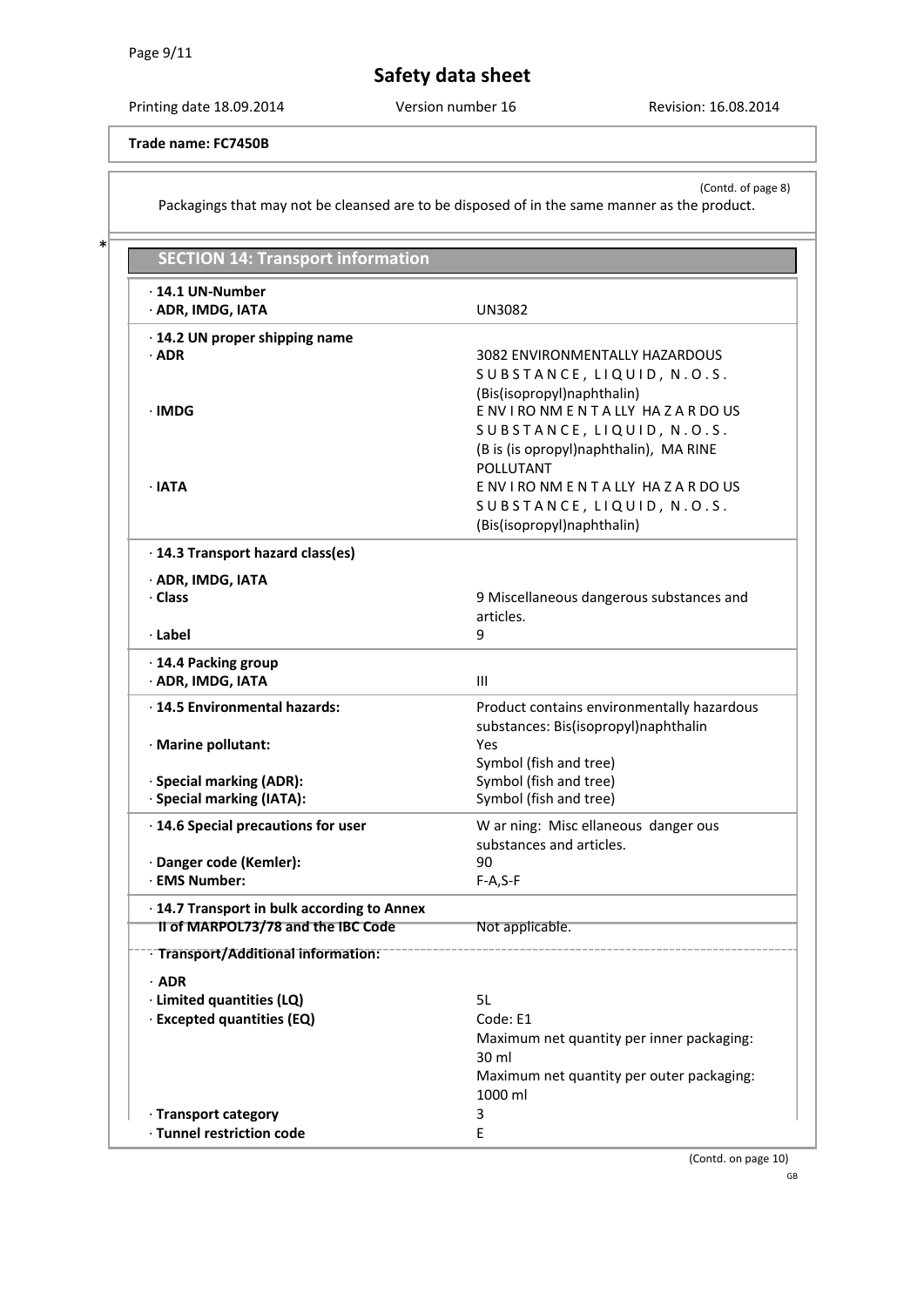Printing date 18.09.2014 Version number 16 Revision: 16.08.2014

**Trade name: FC7450B**

|                                  | (Contd. of page 9)                        |
|----------------------------------|-------------------------------------------|
| ∙IMDG                            |                                           |
| $\cdot$ Limited quantities (LQ)  | 5L                                        |
| $\cdot$ Excepted quantities (EQ) | Code: F1                                  |
|                                  | Maximum net quantity per inner packaging: |
|                                  | 30 ml                                     |
|                                  | Maximum net quantity per outer packaging: |
|                                  | 1000 ml                                   |
| · UN "Model Regulation":         | UN3082, ENVIRONMENTALLY                   |
|                                  | HAZARDOUS SUBSTANCE, LIQUID, N.O.S.       |
|                                  | (Bis(isopropyl)naphthalin), 9, III        |

### **SECTION 15: Regulatory information**

· **15.1 Safety, health and environmental regulations/legislation specific for the substance or mixture** 

- · **National regulations:**
- · **Technical instructions (air):**

| Class Share in % |
|------------------|
|                  |

#### · **Waterhazard class:**

Water hazard class 3 (Self-assessment): extremely hazardous for water.

#### · **Other regulations, limitations and prohibitive regulations**

#### · **Substances of very high concern (SVHC) according to REACH, Article 57**

No substances of very high concern contained resp. below the limit.

#### · **15.2 Chemical safety assessment:**

A Chemical Safety Assessment has not been carried out.

### **SECTION 16: Other information**

This information is based on our present knowledge. However, this shall not constitute a guarantee for any specific product features and shall not establish a legally valid contractual relationship.

#### · **Relevant phrases**

H304 May be fatal if swallowed and enters airways.

H315 Causes skin irritation.

H317 May cause an allergic skin reaction.

H319 Causes serious eye irritation.

H332 Harmful if inhaled.

H334 May cause allergy or asthma symptoms or breathing difficulties if inhaled. H335 May cause respiratory irritation.

H351 Suspected of causing cancer.

H373 May cause damage to organs through prolonged or repeated exposure. H410 Very toxic to aquatic life with long lasting effects.

R20 Harmful by inhalation.

R36/37/38 Irritating to eyes, respiratory system and skin. R40 Limited evidence of a carcinogenic effect.

(Contd. on page 11)